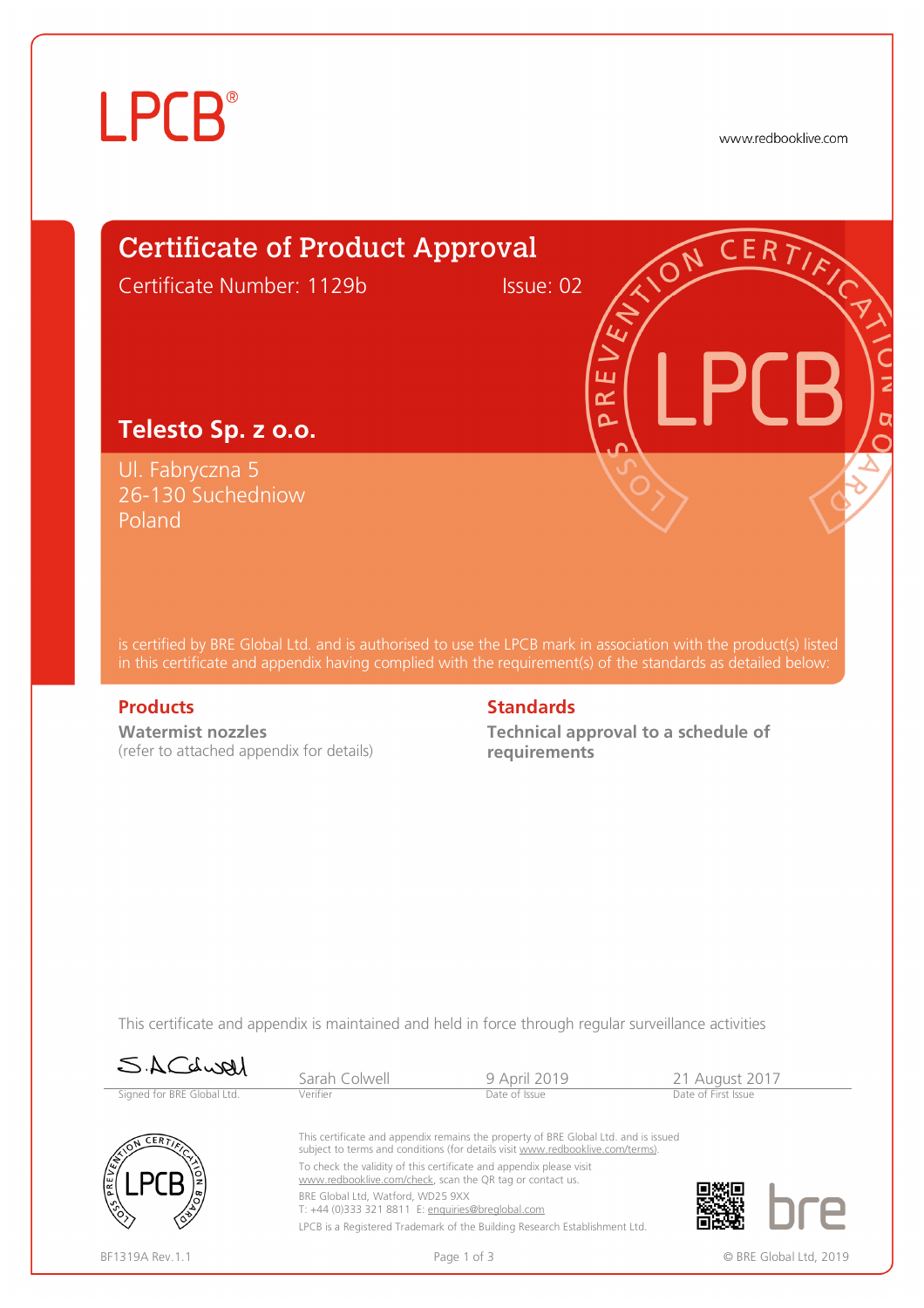## **LPCB**®

### Appendix to Certificate No: 1129b

#### Issue: 02

#### **Telesto Sp. z o.o.**

#### **Telesto Mist Systems Open Low Pressure Water Mist System Nozzles**

| Product<br><b>Name</b> | Fitting | Type $(3)$   | Temperature<br>rating $(4)$ | k-factor<br>(LPM/bar<br>$1/2)$ (5) | Design<br>pressure<br>see $(6)$<br>(Datasheet)<br>date) | Standby<br>pressure (4) | LPCB Ref.<br>No. |
|------------------------|---------|--------------|-----------------------------|------------------------------------|---------------------------------------------------------|-------------------------|------------------|
| NGWP 1                 | (1)     | P            | n/a                         | 13.5                               | 09.03.2017                                              | n/a                     | 1129b/01         |
| NGWP 14                | (1)     | P            | n/a                         | 14.7                               | 09.03.2017                                              | n/a                     | 1129b/02         |
| NGWP 46                | (1)     | $\mathsf{P}$ | n/a                         | 13.6                               | 09.03.2017                                              | n/a                     | 1129b/03         |
| NGWP 49                | (1)     | P            | n/a                         | 29.9                               | 09.03.2017                                              | n/a                     | 1129b/04         |
| NGWP 62                | (1)     | P            | n/a                         | 30.4                               | 09.03.2017                                              | n/a                     | 1129b/05         |
| NGWP 63                | (1)     | P            | n/a                         | 39.5                               | 09.03.2017                                              | n/a                     | 1129b/06         |
| NCSFH <sub>5</sub>     | (2)     | $\mathsf{P}$ | n/a                         | 4.90                               | 08.03.2017                                              | n/a                     | 1129b/07         |
| NCSFH 8                | (2)     | P            | n/a                         | 3.08                               | 08.03.2017                                              | n/a                     | 1129b/08         |
| NCSFH 10               | (2)     | $\mathsf{P}$ | n/a                         | 2.49                               | 08.03.2017                                              | n/a                     | 1129b/09         |
| NCSFH 11               | (2)     | P            | n/a                         | 1.88                               | 08.03.2017                                              | n/a                     | 1129b/10         |
| NCSFH 16               | (2)     | $\mathsf{P}$ | n/a                         | 3.09                               | 08.03.2017                                              | n/a                     | 1129b/11         |
| NCSFH 19               | (2)     | P            | n/a                         | 4.20                               | 08.03.2017                                              | n/a                     | 1129b/12         |
| NCSFH 24               | (2)     | $\mathsf{P}$ | n/a                         | 6.82                               | 08.03.2017                                              | n/a                     | 1129b/13         |
| NCSFH 29               | (2)     | $\mathsf{P}$ | n/a                         | 3.41                               | 08.03.2017                                              | n/a                     | 1129b/14         |
| NCFSFH <sub>3</sub>    | (2)     | P            | n/a                         | 1.60                               | 08.03.2017                                              | n/a                     | 1129b/15         |
| NCFSFH 4               | (2)     | $\mathsf{P}$ | n/a                         | 2.10                               | 08.03.2017                                              | n/a                     | 1129b/16         |
| NCFSFH 13              | (2)     | $\mathsf{P}$ | n/a                         | 2.50                               | 08.03.2017                                              | n/a                     | 1129b/17         |
| NCFSFH 14              | (2)     | P            | n/a                         | 3.47                               | 08.03.2017                                              | n/a                     | 1129b/18         |
| NCFSFH 34              | (2)     | $\mathsf{P}$ | n/a                         | 1.60                               | 08.03.2017                                              | n/a                     | 1129b/19         |

This certificate and appendix is maintained and held in force through regular surveillance activities

| SACQWELL                   | Sarah Colwell | 9 April 2019  | 21 August 2017      |  |
|----------------------------|---------------|---------------|---------------------|--|
| Signed for BRE Global Ltd. | Verifier      | Date of Issue | Date of First Issue |  |



This certificate and appendix remains the property of BRE Global Ltd. and is issued subject to terms and conditions (for details visit [www.redbooklive.com/terms\)](http://www.redbooklive.com/terms)). To check the validity of this certificate and appendix please visit [www.redbooklive.com/check,](http://www.redbooklive.com/check) scan the QR tag or contact us. BRE Global Ltd, Watford, WD25 9XX

T: +44 (0)333 321 8811 E: [enquiries@breglobal.com](mailto:enquiries@breglobal.com) LPCB is a Registered Trademark of the Building Research Establishment Ltd.

BF1319A Rev.1.1 **Example 2 of 3** Page 2 of 3 **Decision Page 2 of 3** CDBRE Global Ltd, 2019